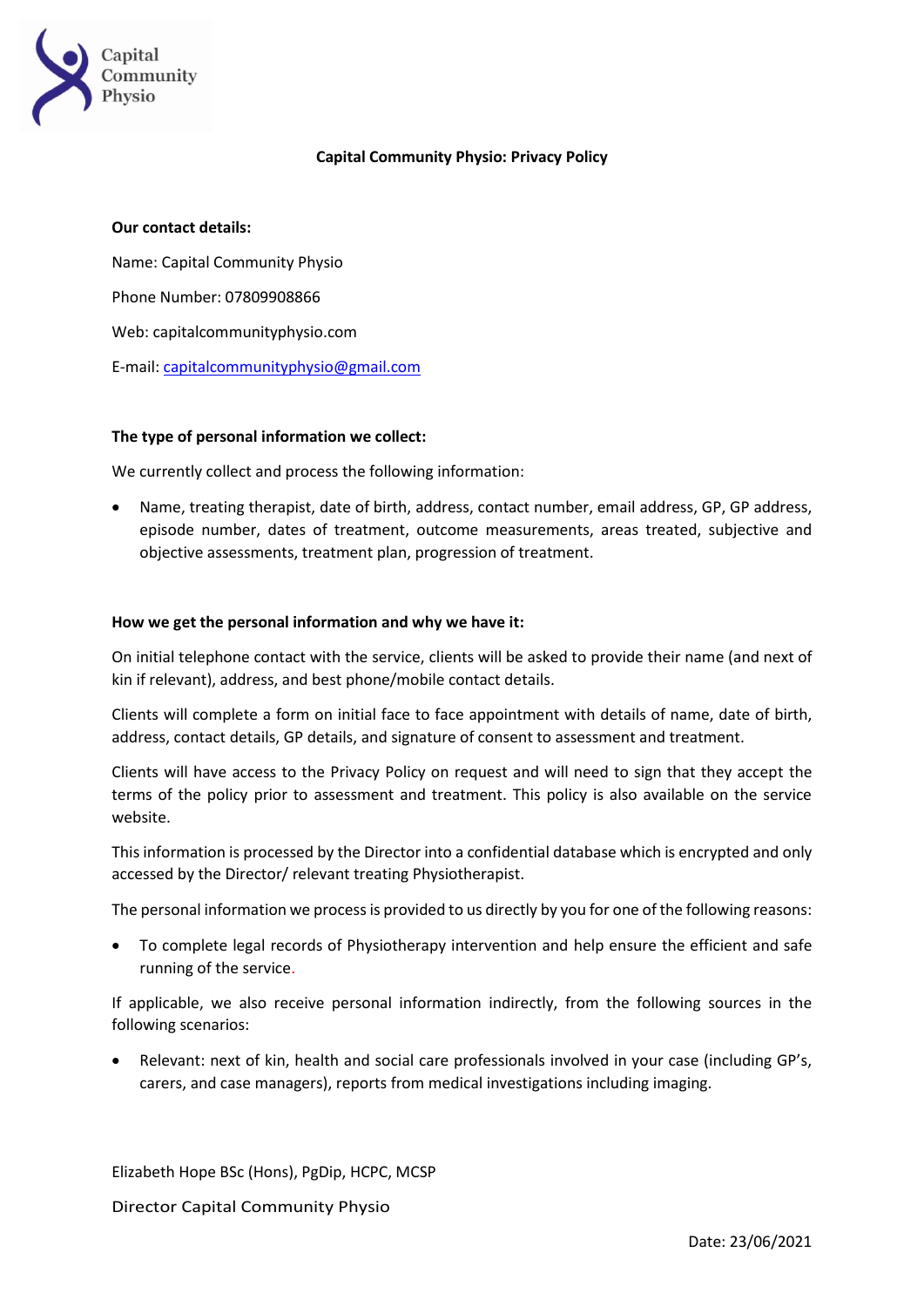

We use the information that you have given us in order to:

- Help run Capital Community Physio safely and effectively and for planning purposes, in addition to fulfilling the professional and legal responsibilities of maintaining correct treatment records and interventions used.
- The data allows records to be traced if needed for future use, such as court requests or to check which therapist has treated them previously or what treatment outcomes were used to measure effectiveness of intervention.
- It is also possible to check how often the patients have a recurrence of the same problems, how many are self-funded (or via insurance), which helps the business and staff planning.
- Exercise plans and video clips may be emailed with consent.
- Telephone numbers are required in case an appointment needs changed or cancelled, which can occur occasionally.
- It is also possible to disseminate which types of injury/conditions are seen and the ratio to other areas, useful for CPD planning and staffing issues.
- The data is used purely for professional and legal purposes and to assist in the smooth-running of the service and client safety.

We may share this information with:

Relevant: next of kin, health and social care professionals involved in your case (including GP's, carers, and case managers).

Under the General Data Protection Regulation (GDPR), the lawful bases we rely on for processing this information are:

## **(a) Your consent. You can remove your consent at any time. You can do this by contacting:**

Libby Hope, Director Capital Community Physio and make a complaint to us at:

[capitalcommunityphysio@gmail.com](mailto:capitalcommunityphysio@gmail.com)

## **(b) We have a contractual obligation.**

- **(c) We have a legal obligation.**
- **(d) We have a vital interest.**
- **(e) We need it to perform a public task.**
- **f) We have a legitimate interest.**

#### **How we store your personal information:**

Any paper Physiotherapy records, including consent forms are stored securely in a locked filing cabinet at the service base, which is locked when there is no therapist in the vicinity.

Elizabeth Hope BSc (Hons), PgDip, HCPC, MCSP

Director Capital Community Physio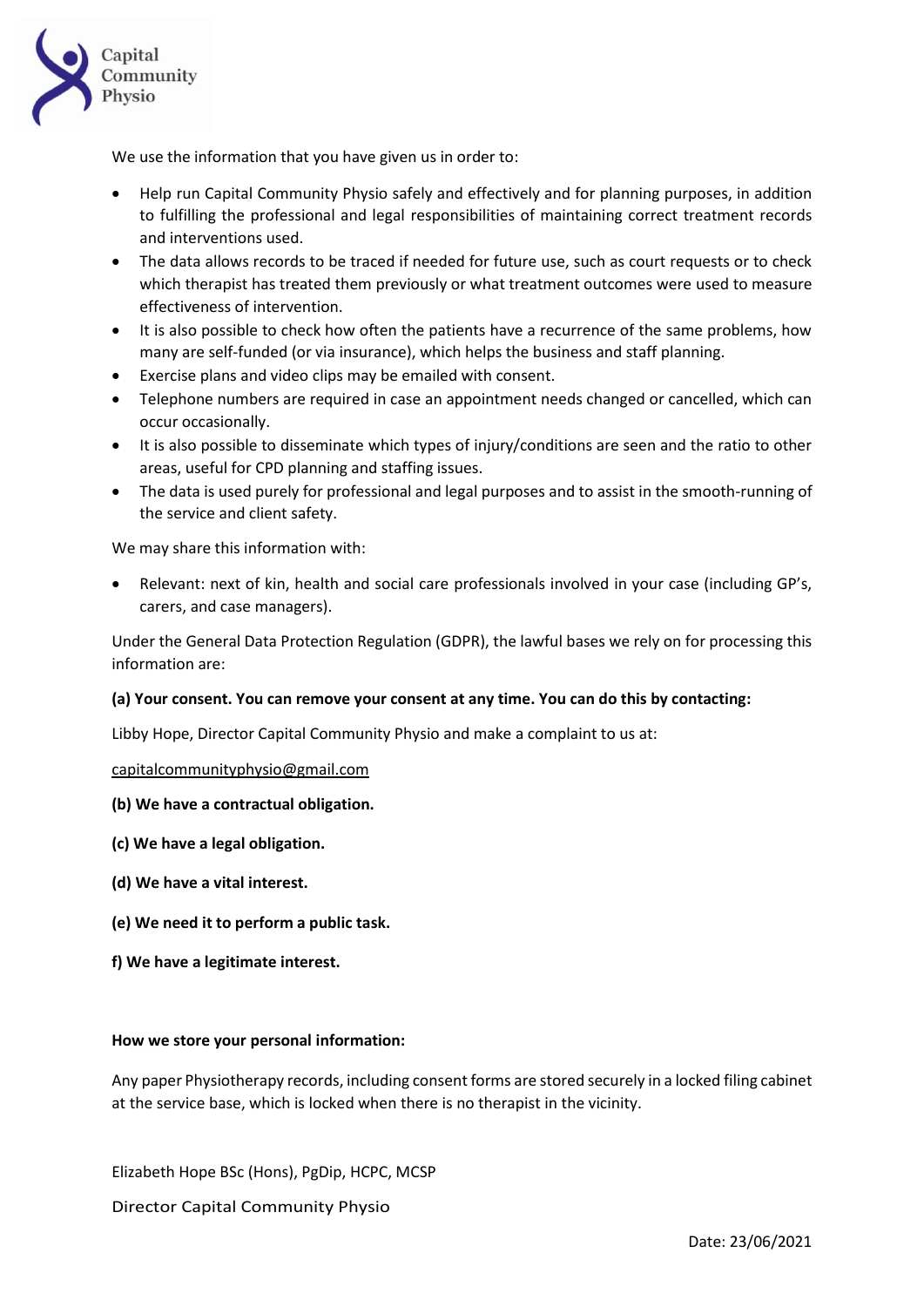

The electronic platform including diary, patient database and clinical notes facility, is only accessible to current therapists working with the service and is password protected. When any therapist leaves Capital Community Physio, the password is changed, and access is denied.

Laptops used are protected by Firewall using software with antiviral and anti-hacker technology.

All therapists have individual email accounts which are password protected.

Any correspondence with GPs such as discharge reports or requests for further tests are sent in sealed envelopes with an additional label to seal, or via email.

Any correspondence with lawyers or courts which contain copies of client records are sent by registered post.

Any texts, use initials instead of client names, and have no other identifiable information. These are deleted once sent/received and acted on.

Any notes in which a person could be identified and held in any format (such as a notebook), are subject to the same level of scrutiny and destroyed and shredded when no longer required.

Your information is securely stored on our electronic platform, and at the Capital Community Physio base.

Physiotherapy records are destroyed after the legal storage time has lapsed (6 years for adult records in Scotland and up to age 25 for children's records in Scotland). Paper records are shredded (using a cross shredder) and electronic records deleted.

## **Your data protection rights:**

Under data protection law, you have rights including:

## **The right to be informed.**

**Your right of access** - You have the right to ask us for copies of your personal information.

**Your right to rectification** - You have the right to ask us to rectify personal information you think is inaccurate. You also have the right to ask us to complete information you think is incomplete.

**Your right to erasure** - You have the right to ask us to erase your personal information in certain circumstances.

**Your right to restriction of processing** - You have the right to ask us to restrict the processing of your personal information in certain circumstances.

**Your right to object to processing** - You have the the right to object to the processing of your personal information in certain circumstances.

**Your right to data portability** - You have the right to ask that we transfer the personal information you gave us to another organisation, or to you, in certain circumstances.

Elizabeth Hope BSc (Hons), PgDip, HCPC, MCSP

Director Capital Community Physio